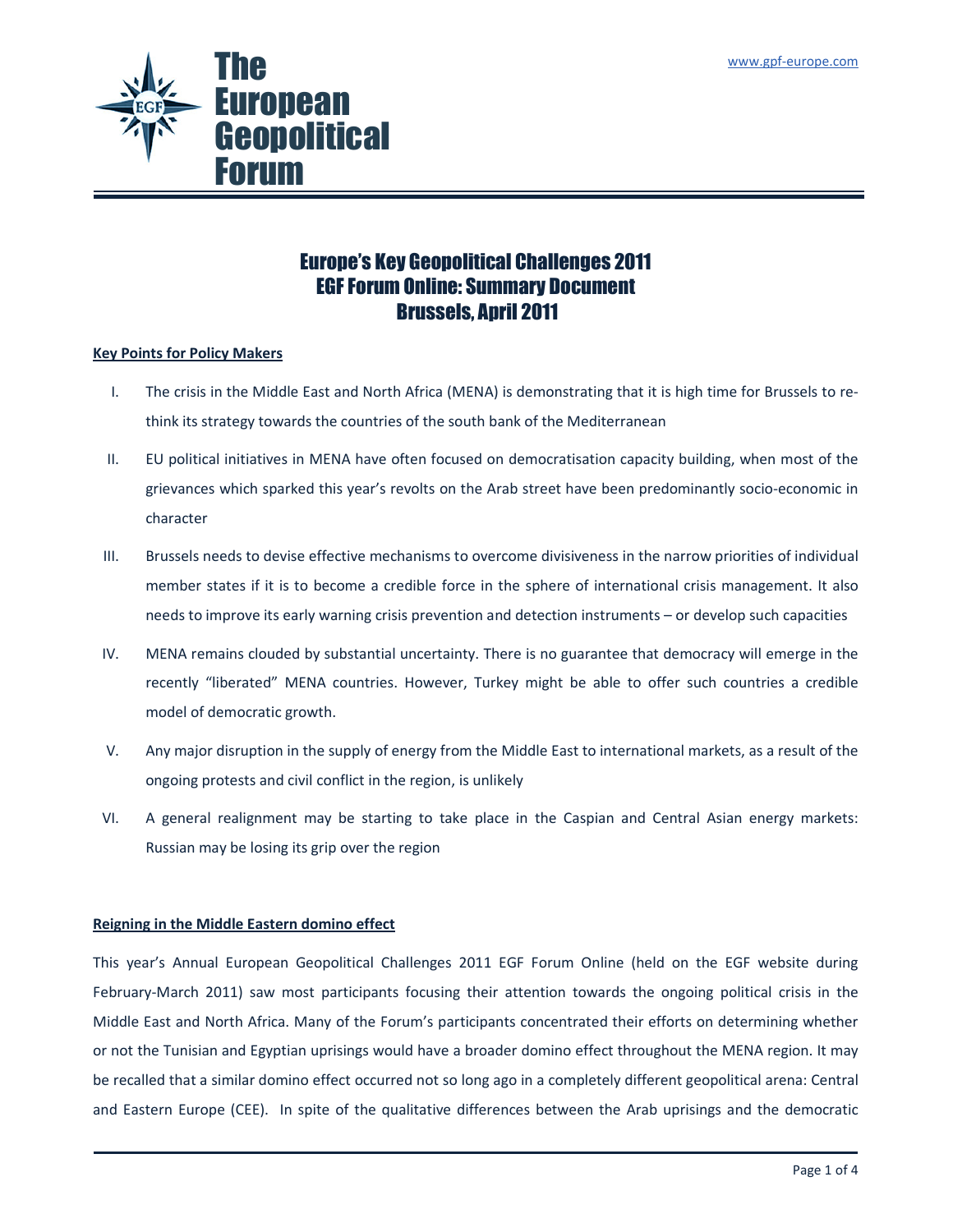revolutions in CEE, whose overall character was not so connected with domestic economic and political grievances (as is currently the case in the Arab world) but was linked more with animosity towards the Soviet patron state, the chain of events that has engulfed much of the Middle East in 2011 bears some reminiscence to the developments in CEE.

Forum participants raised concern as to the likelihood of Middle East style revolts taking place in the Republics of the former Soviet Union, most of which remain under the tutelage of authoritarian regimes that exhibit strong similarities to those targeted by the Middle Eastern protests. Another striking parallel is that many of the regimes of ex-Soviet Central Asia rely on energy-generated wealth to silence the opposition and maintain their political legitimacy – a situation reminiscent of Algeria and Persian Gulf. Concerns about political stability in Central Asia are underscored further by the fact that only a year ago the Republic of Kyrgyzstan was engulfed by rampant violence and regime change. Fear over the stability of other Central Asian republics, primarily Uzbekistan and hydrocarbons rich Azerbaijan, remains.

#### Could Turkey provide a model of democratic growth for the Arab states?

On the other hand, it seems that no such risk threatens neighbouring Turkey. While fears of spill-over from the Middle East have been expressed by some analysts, there are too many differences between Turkey and the Middle Eastern states to warrant the view that Ankara could be threatened by similar protests. Certainly Turkey is not free of unemployment nor is its democracy without flaws, but it must be remembered that similar unemployment problems exist in most European countries and that the Turkish government is democratically elected in relatively free and fair national elections. If Turkish citizens are discontent with their government, they will have the chance to replace it peacefully in the next elections.

At the same time Turkey might also be able to offer a political roadmap for those Arab Middle Eastern states which have recently seen long-standing authoritarian rulers overthrown. Certainly, it cannot be expected that either Tunisia or Egypt will go through a historical process such as the one that produced Turkish democracy in any short space of time. Yet, Ankara could still present a valuable reference point in terms of an "artificial introduction" of a multi-party democracy and successful integration of political Islam within the political system.

### A need to re-think Brussels' Mediterranean strategy

While most Forum participants recognised that the ultimate responsibility for the present rates of turmoil in the Middle East should be shouldered by local regimes, there was likewise consensus amongst participants that the European Union (EU) could have done much more to support peaceful change in the Arab neighbourhood. Participants questioned the utility of several EU cooperation initiatives in the region such as the European Mediterranean Partnership and the Union for the Mediterranean, given that violence and social injustice were on the rise in the lead up to the crisis which broke out in North Africa in January. A number of forum participants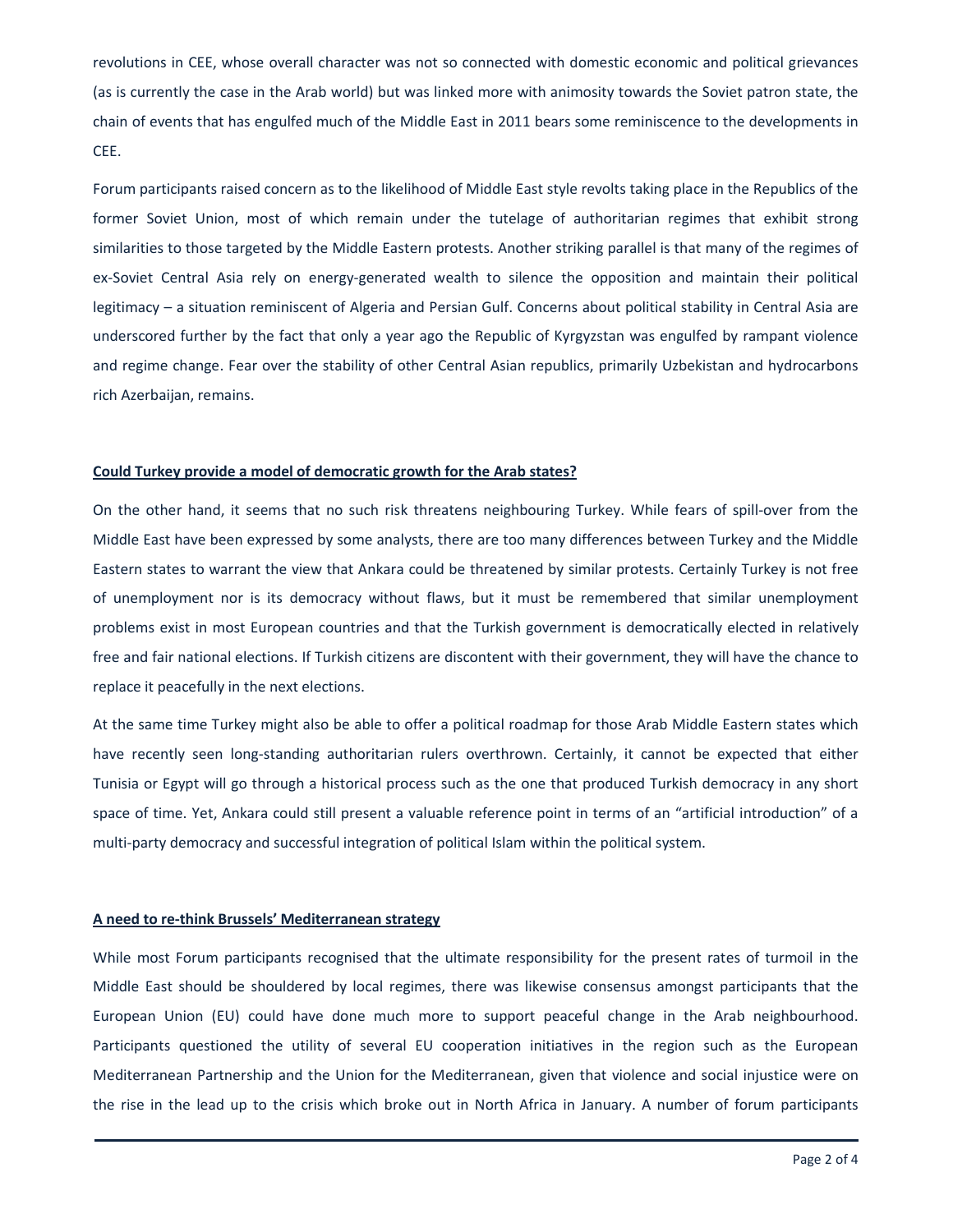suggested that the internal divisions among the EU member states and their individual national priorities remain at the root of the problem, in this respect, and undermine a united effort from Brussels towards the region.

The "awareness campaign" promoted over the last few years by the EU member states bordering the Mediterranean, which aimed to sensitize Brussels' decision-making machinery about the risks looming for the EU, was unable to move North Africa to the top of the Union's foreign policy agenda. Instead, other issues took priority, such as the Euro-integration of the Eastern neighbourhood which was championed by the EU member states of Central and Eastern Europe. Similarly, the current international involvement in Libya has provoked a new breakdown in the EU decision-making machinery. In spite of the recent Lisbon Treaty, the European External Action Service seems to be paralysed by the inability of the member states to agree on any single, unified course of action.

But inability to agree on policy priorities is only the first in a longer list of the EU's shortcomings. Even more relevant is the lack of a thorough institutional appreciation of North Africa's main structural ailments. Brussels external policy initiatives towards the region focused largely on democratisation projects at a time when the region's socioeconomic/cultural environment demanded more emphasis on basic social needs, with food prices and unemployment being the main form of grievances which ignited this year's protests. Thus forum participants felt that the EU's approach to the southern Mediterranean neighbourhood seems to have suffered from many shortcomings from the very beginning and is in need of a comprehensive re-evaluation.

### No disruption to energy supplies from the Middle East envisaged

Forum participants also asked the question as to whether the spread of Arab street protests to the highly strategic Persian Gulf may lead to a disruption of energy supplies to international markets, and create major fault-lines in the international economy. Some Forum participants reminded us that previous revolutions in the Arab world had resulted in disruptions to trade flows, as exemplified by the former Egyptian president Nasser's nationalization of the Suez Canal and closure of the Straits of Tiran in the 1950s and 1960s. However, the current protests in the Gulf do not seem to pose such a risk as they are rooted in domestic grievances rather than indignation toward the West – as was the case in Nasser's anti-colonial sentiments during the 1950s. Resource nationalism is not on the agenda of the protestors in the Gulf, who are concerned instead with issues of social welfare and political reform. Disruptions of energy supplies to the West are unlikely according to Forum participants, and if any change in oil prices does occur, it will be more the result of market speculation rather than structural issues such as major shifts in supply and demand. Furthermore, only Yemen and Bahrain (the least relevant energy producers in the Gulf in global terms) have thus far been gripped by large-scale protests, while the main energy producers in the Gulf do not appear to be facing any substantial imminent threat.

That being said, the issue of security of supply remains at the top of EU domestic and foreign policy priorities, according to Forum participants. Away from the Gulf, the European Commission's attention is currently focused on the strategic gas resources of Azerbaijan and Turkmenistan. Virtually all the gas pipelines designed for the